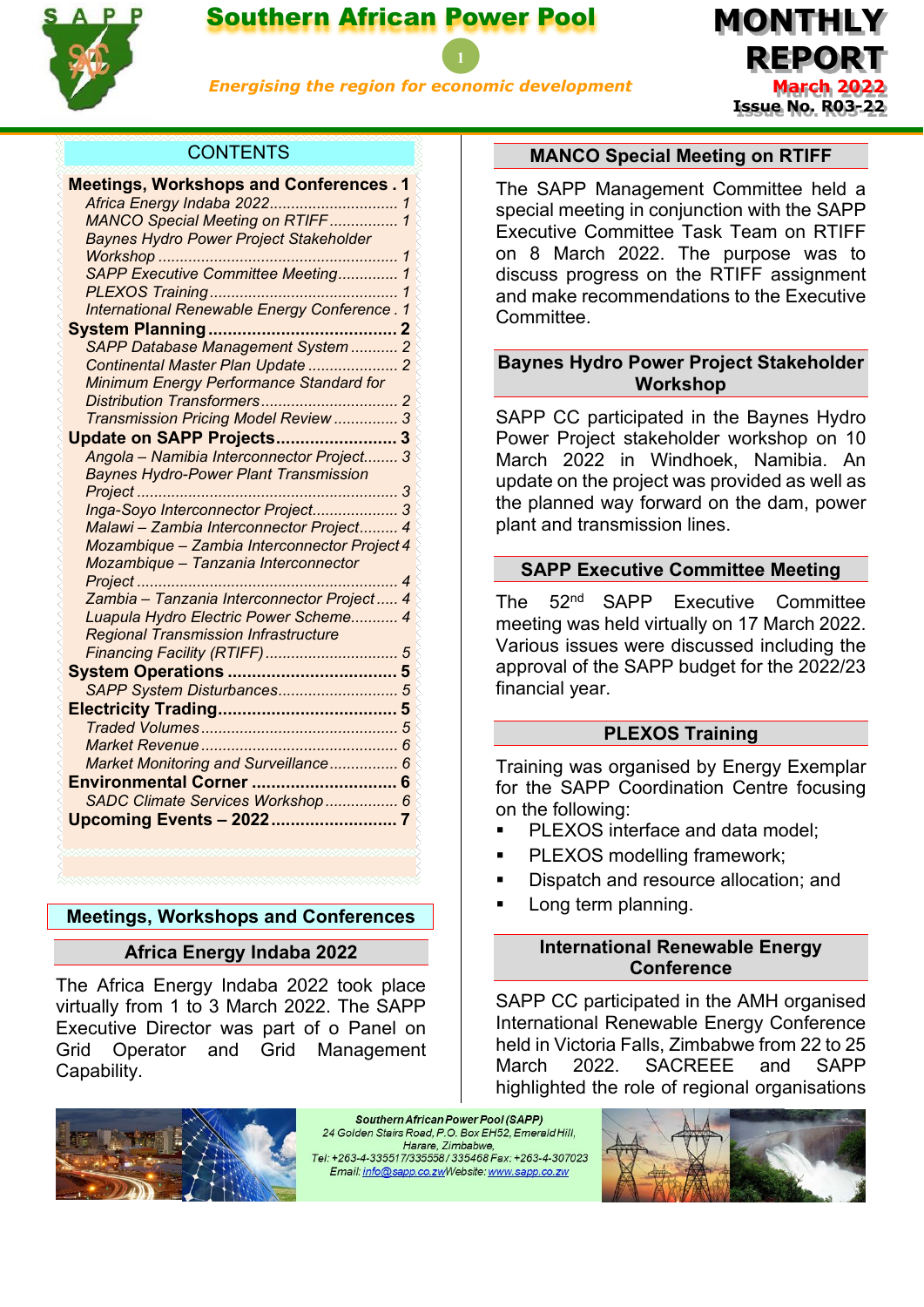in the development of renewable energy projects in a panel discussion at the conference.

#### **System Planning**

## <span id="page-1-1"></span><span id="page-1-0"></span>**SAPP Database Management System**

The SAPP continued with the development of the proposed cloud-based SAPP Data Management System (DMS), which will enable SAPP to have a central depository of all data related to planning, project preparation and development, operations, markets, and the environment.

During the period under review the following deliverables were achieved:

- Final DMS Software Architecture report and the comment matrix document  $-9$ March 2022
- DMS Software Demo presentation 14 March 2022

#### **Continental Master Plan Update**

<span id="page-1-2"></span>The momentum is building to establish interconnection of Africa's continental energy infrastructure. The Continental Power System Master Plan (CMP), which designs a strategic roadmap for connecting Africa's five regional power pools, is entering a decisive phase amid a deepening global energy crisis.

The project is on-going, and the following deliverables were achieved in the period under review:

- Baseline Demand Forecast report
- Resource Assessment and Techno-Economic Data Assumption Report
- CMP platform and database report

All the three reports were based on a common methodology and tools and were validated by the five power pools on 31<sup>st</sup> March 2022 in Harare, Zimbabwe. The participants also had an opportunity to visit the SAPP Offices in Harare.



*Participants at SAPP Offices in Harare, Zimbabwe (Front)*



*Participants at SAPP Offices in Harare, Zimbabwe*

#### <span id="page-1-3"></span>**Minimum Energy Performance Standard for Distribution Transformers**

The Integrated Demand Management Working Group and United for Efficiency (U4E) held a virtual meeting on  $28<sup>th</sup>$  March 2022 to discuss the draft Minimum Energy Performance Standards (MEPS) for distribution transformers.

U4E is currently supporting the implementation of energy efficient distribution transformer projects in eight Southern African countries, and it has developed a Total Cost of Ownership (TCO) Tool for Procurement of Energy-Efficient Distribution Transformers. The target audiences of the tool include utilities and companies that are purchasing distribution transformers.



Southern African Power Pool (SAPP) 24 Golden Stairs Road, P.O. Box EH52, Emerald Hill, Harare, Zimbabwe, Tel: +263-4-335517/335558 / 335468 Fax: +263-4-307023 Email: info@sapp.co.zwWebsite: www.sapp.co.zw

**2**

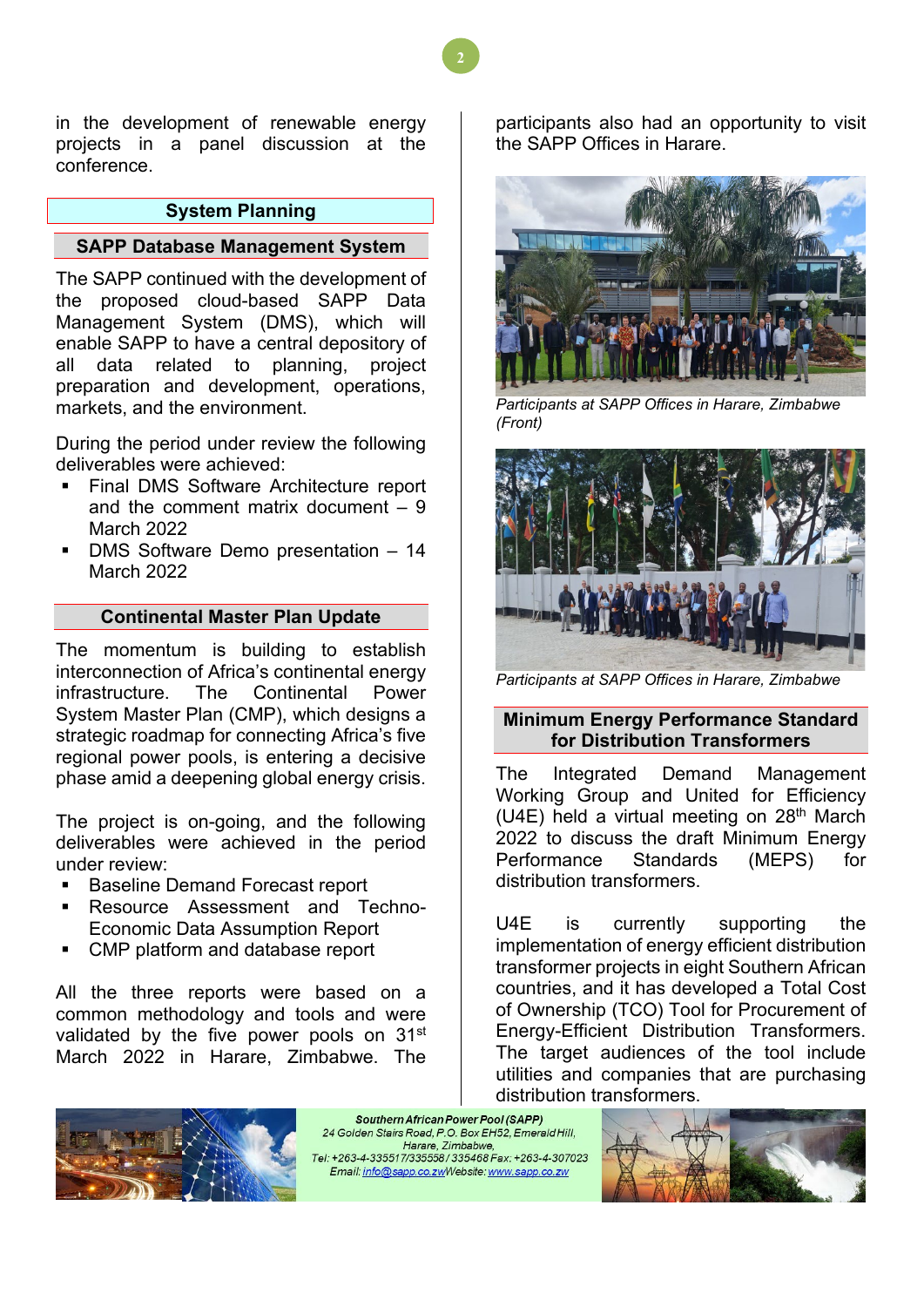## <span id="page-2-0"></span>**Transmission Pricing Model Review**

The SAPP continued with the refinement of the proposed Transmission Pricing Model, (TPM).

During the period under review, the following activities were completed:

- Refinement of 8 scenarios
- Update of the asset cost database
- Testing the scenario data files with the TPM

The following activities are currently ongoing:

- **Model simulations**
- Analysis of results by the task team

Upcoming activities are as follows:

- Calculate a trial set of TSO charges for external network use;
- **Demonstration of the final tool:**
- **Final workshop with PSC and MSC:**
- **Presentation of model and results to** SAPP Management and Executive Committee Members.

The project is expected to be completed by the 31st May 2022.

## **Update on SAPP Projects**

#### <span id="page-2-2"></span><span id="page-2-1"></span>**Angola – Namibia Interconnector Project**

Part 3 of the ANNA Project is in progress and the following project activities have since commenced:

- (i) Environmental activities (desktop exercise):
- **Commitments Register.**
- **Environmental and Social Specifications.**
- **Terms of Reference (TORs) for the** Resettlement Action Plan (RAP) have all been initiated.
- (ii) The preliminary design updates for the Kunene substation in Namibia have also started. Two review meetings, on 7 March and 14 March 2022 have since been held with NamPower.
- (iii) NamPower responded on 14 March 2022 with updated information to a data collection request sent out to NamPower and RNT on 28th February 2022 on the Market Analysis task.
- (iv) The legal workstream has commenced Drafting the Joint Development Agreement (JDA), with the first draft planned for circulation to SAPP, RNT and NamPower by 7 April 2022.

## <span id="page-2-3"></span>**Baynes Hydro-Power Plant Transmission Project**

The Baynes HPP Transmission Lines project pre-implementation activities have registered progress alongside the procurement plan.

#### **Technical Study:**

Procurement of Feasibility study consultancy services have advanced into the RFP phase. A pre-proposal meeting was held on 31 March 2022, with the six shortlisted bidders to engage and collect any observations and comments on the proposed TORs and related aspects.

#### **ESIA Study:**

SwedFund issued a no-objection to the Request for Expression of Interest (REOI) that the procurement team has proposed. The REOI has since been floated to the market on 21 March 2022

#### **Inga-Soyo Interconnector Project**

<span id="page-2-4"></span>Preparation for the procurement of feasibility study and ESIA study consultants has reached an advanced stage.



Southern African Power Pool (SAPP) 24 Golden Stairs Road, P.O. Box EH52, Emerald Hill, Harare, Zimbabwe, Tel: +263-4-335517/335558/335468 Fax: +263-4-307023 Email: info@sapp.co.zwWebsite: www.sapp.co.zw

**3**

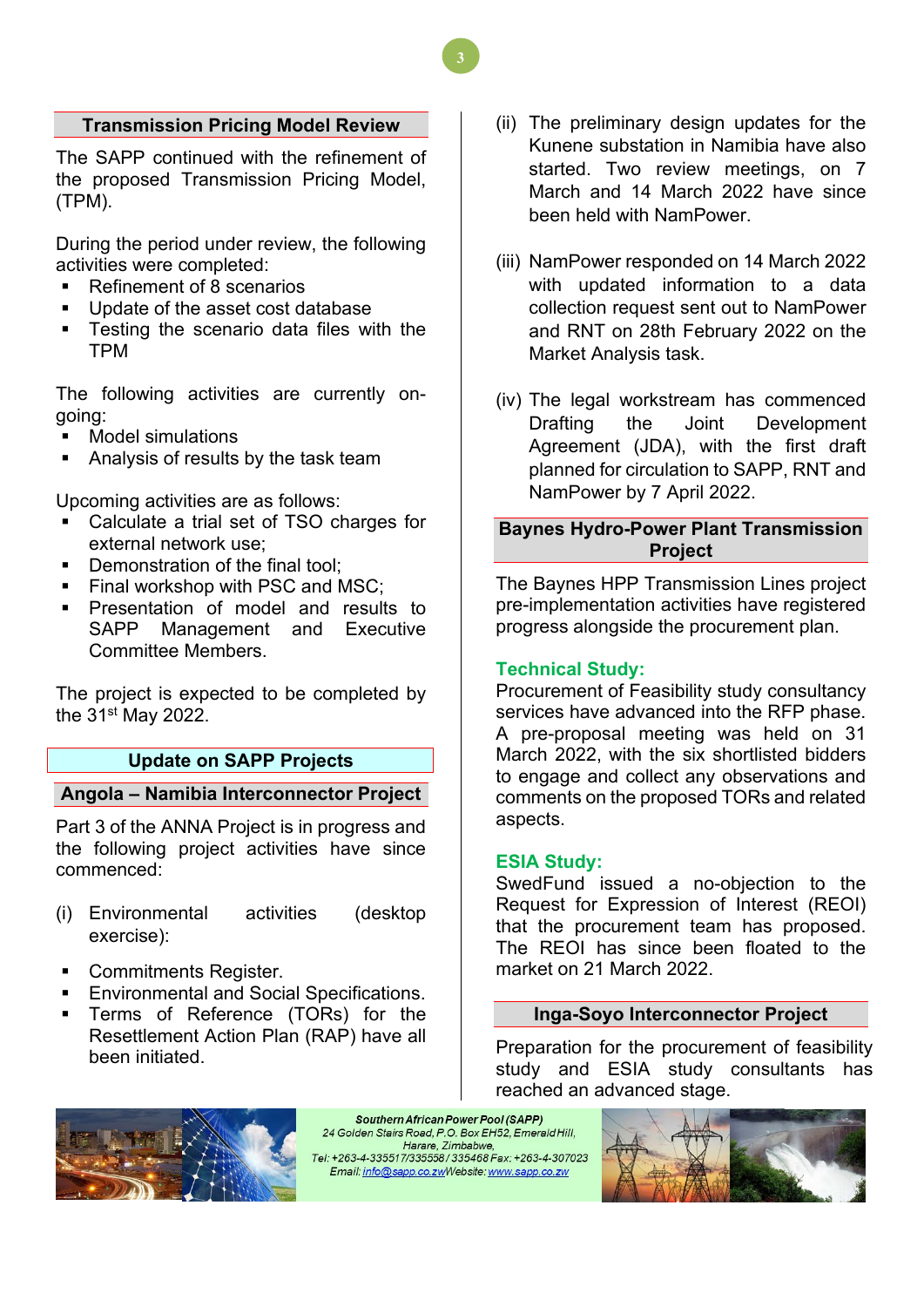The TORs for the Technical and ESIA studies which were submitted to the World Bank for review and no-objection have been received by SAPP and updated accordingly in collaboration with RNT and SNEL.

## <span id="page-3-0"></span>**Malawi – Zambia Interconnector Project**

Both the technical and ESIA studies for the proposed Malawi – Zambia Interconnector are funded under the SAPP Program for Accelerating Regional Energy/Transformational Projects.

## **Technical Study:**

The approval of the draft contract for the feasibility studies is still under consideration.

## **ESIA Study:**

The contract negotiations with the successful bidder for the ESIA studies were held on 9 March 2022. The signing of the contract will follow once the required approvals are secured.

```
Mozambique – Zambia Interconnector 
  Project
```
The techno-economic and ESIA studies for the Mozambique – Zambia Interconnector are funded by the NEPAD-IPPF and the World Bank under the AREP programme.

#### **Techno-economic Study**

The Consultant for the technical studies completed the studies in December 2021 and in March 2022, the two utilities approved the final reports. The final reports have since been submitted to the funders for final review and approval.

## **ESIA Study**

For the ESIA, all the field studies and drafting of reports was completed by December 2021. A meeting of the utilities, SAPP and the World Bank was held on 3rd March 2022 to discuss some comments from the World Bank for the



Southern African Power Pool (SAPP) 24 Golden Stairs Road, P.O. Box EH52, Emerald Hill. Harare, Zimbabwe, Tel: +263-4-335517/335558/335468 Fax: +263-4-307023 Email: info@sapp.co.zwWebsite: www.sapp.co.zw

Mozambican component. Following this meeting, the Consultant revised the reports. Approval has since been granted by EDM, SAPP and the World Bank.

## <span id="page-3-2"></span>**Mozambique – Tanzania Interconnector Project**

The Mozambique – Tanzania Interconnector Project (MOTA) is supported by the NEPAD-IPPF. The financial support is towards the techno-economic feasibility and ESIA studies for the proposed interconnector. A revised Letter of Agreement for the grant was submitted to SAPP by NEPAD-IPPF for final review before execution.

The review and update of the ToRs for the technical studies was in progress in the month under review. A joint meeting was held on 30 March 2022 to review the consolidated ToRs. Both EDM and TANESCO attended the workshop.

## <span id="page-3-3"></span>**Zambia – Tanzania Interconnector Project**

On the Zambian side, the preparation of tender documents for the project was completed in October 2021. The World Bank under the AREP supported the assignment. The next steps include resource mobilisation by ZESCO/Government of Zambia for the implementation of the project.

The status of the project has remained the same during the period under review.

## <span id="page-3-4"></span>**Luapula Hydro Electric Power Scheme**

Commencement of the detailed feasibility study and the ESIA await the mobilisation of funds. The World Bank, NEPAD-IPPF, NEPAD-AUDA and Swedfund are being engaged for possible financial support for the detailed studies. The NEPAD-IPPF has since committed funds towards the technoeconomic studies for one site. Additional funds



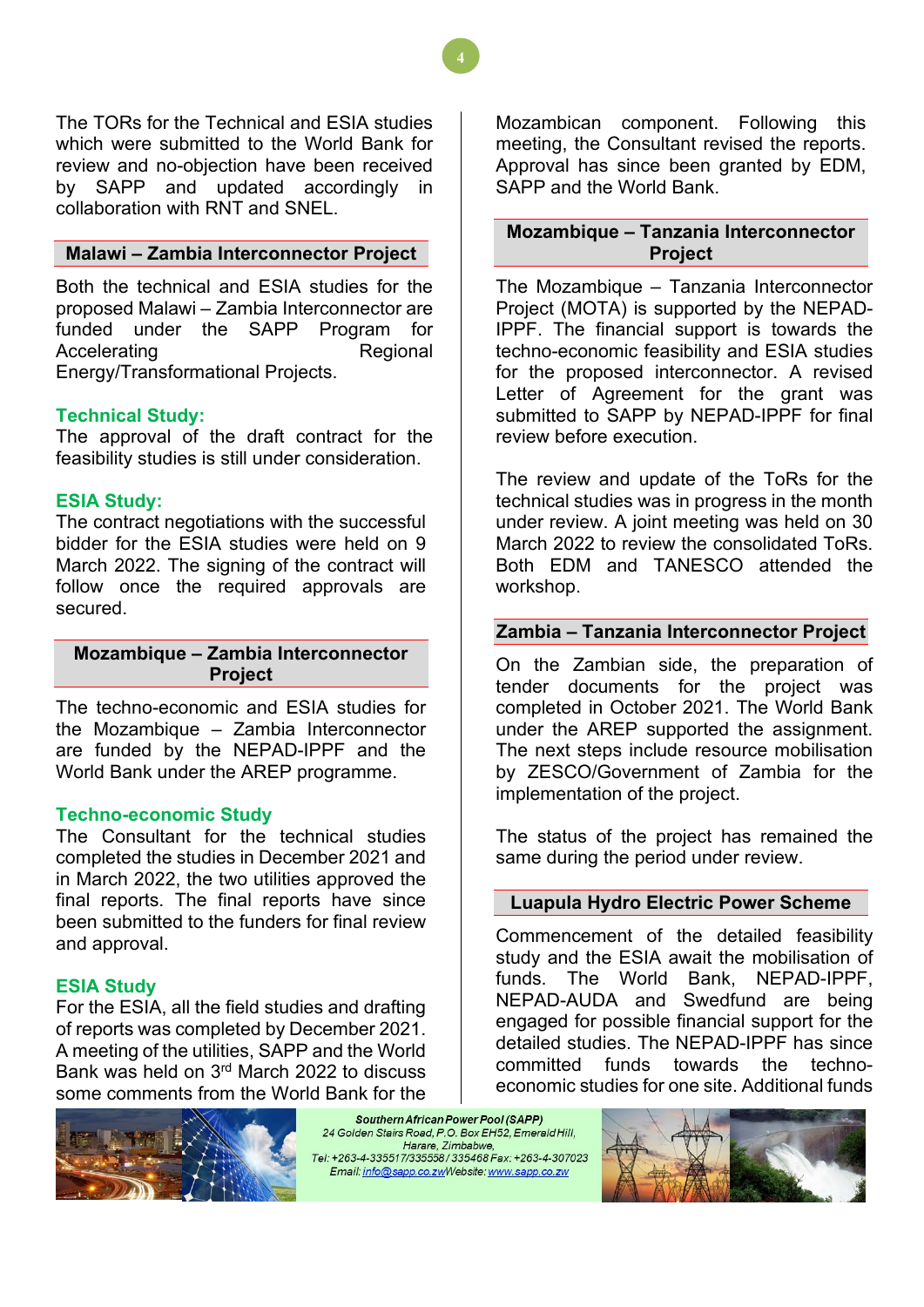are however still required to cover the costs for the technical and ESIA studies. The review of the ToRs for the detailed ESIA studies is still ongoing.

The project was presented to potential funders during 7<sup>th</sup> PIDA Week in Nairobi which took place from 28 February to 4 March 2022.

## <span id="page-4-0"></span>**Regional Transmission Infrastructure Financing Facility (RTIFF)**

The SAPP and the Consulting Team progressed efforts across all critical workstreams during the reporting period. SAPP Management and Executive Committees were engaged and approved the proposed technical recommendations for the institutional structure and legal domicile of RTIFF, paving the way for pre-establishment analysis to be developed, and for deeper SADC and utility engagements.

Extensive engagement with the SAPP Team and other key stakeholders, including the Steering Working Group and the RTIFF Oversight Task Team were conducted to debate the draft financial and energy models, with several targeted workshops taking place in March 2022.

SAPP will meet with utilities to discuss opportunities and expectations while the Consulting Team, in close liaison with SAPP, will continue to engage potential funders and financiers.

#### **System Operations**

## <span id="page-4-1"></span>**SAPP System Disturbances**

<span id="page-4-2"></span>In the month of March 2022, three (3) SAPP power system disturbances were reported. In the first one, the Zimbabwe power system experienced a partial collapse due to a transmission line fault. In the second one, the DR Congo southern power system collapsed due to a faulty HVDC converter system. In the third and last one, an HVDC converter station in South Africa lost an output of about 900 MW due to tripping of converter bridges; as a result the power system frequency dropped from 50.05 Hz to 49.47 Hz. Refer to the figure below for the general outlook of reported SAPP power system disturbances.



## **Electricity Trading**

#### **Traded Volumes**

<span id="page-4-4"></span><span id="page-4-3"></span>Market performance during the month of March 2022 was lower when compared to February 2022. Total traded volumes on the Day Ahead Market (DAM), Intra-Day Market (IDM), Forward Physical Monthly Market (FPM-M), and Forward Physical Weekly Market (FPM-W) decreased by 26% to 81.3 GWh in the month of March 2022, from the February 2022 volume of 109.2 GWh. The March 2022 volumes were the lowest for the 2021/22 financial year.



Southern African Power Pool (SAPP) 24 Golden Stairs Road, P.O. Box EH52, Emerald Hill. Harare, Zimbabwe, Tel: +263-4-335517/335558/335468 Fax: +263-4-307023 Email: info@sapp.co.zwWebsite: www.sapp.co.zw



**5**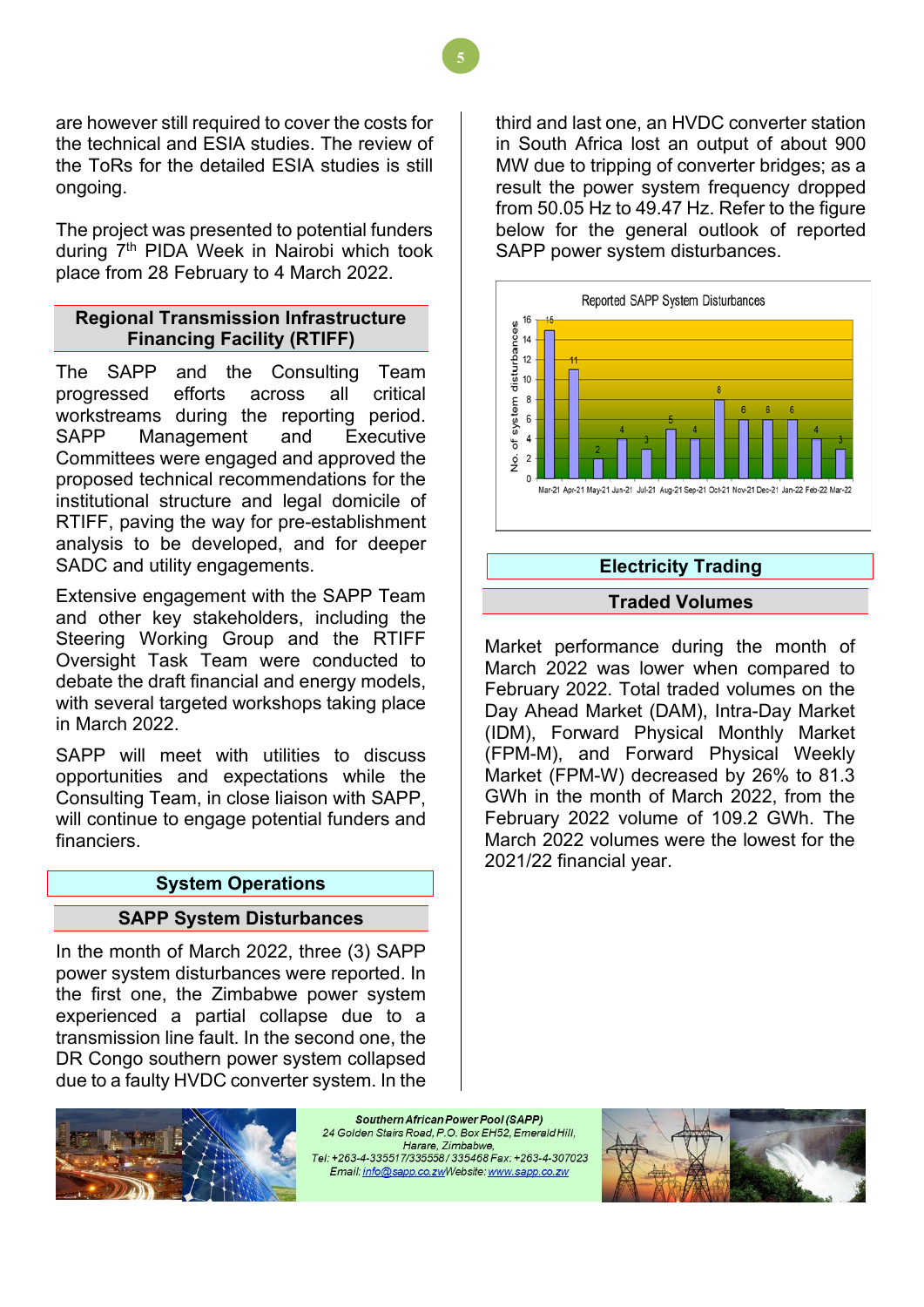





#### **Market Revenue**

<span id="page-5-0"></span>A total of USD 6.7 million was exchanged on the competitive market during the month of March 2022 compared to USD 7.6 million exchanged in February 2022. The change is mainly attributed to a change in traded volumes. USD 7.2 million was exchanged on the competitive market during the same month of March in 2021.

#### <span id="page-5-1"></span>**Market Monitoring and Surveillance**

During the month under review there were no observed cases of market manipulation or use of insider information.

On year-on-year basis compared to March 2021, the average hourly DAM-Market Clearing Prices (MCPs) for March 2022 were similar for all the time periods. There were few participants for the IDM and FPM markets.

According to the transmission allocation rules, transmission capacity utilisation was deemed to be efficient for the month under review.

The Market Operator observed its own processes and procedures.

Site Acceptance Tests were successfully conducted on 14 and 22 March 2022 and the go live date for the MTP Market Surveillance Module is scheduled for 1 April 2022.

## **Environmental Corner**

## <span id="page-5-3"></span><span id="page-5-2"></span>**SADC Climate Services Workshop**

The Intra-ACP Climate Services and related Application (ClimSA) Programme takes place within the framework of an existing Financing Agreement between the African, Caribbean and Pacific Group of States Secretariat ("ACP Secretariat") and the European Union (EU).

The goal of the ClimSA programme is to contribute to the efforts of SADC Member States countries to adapt to climate change and climate variability by providing science-based climate prediction and information services into national and regional planning processes.

A virtual workshop was held from 28 to 30 March 2022.The objectives of the workshop were to:

- Raise awareness and inform the regional stakeholders about the SADC ClimSA project, and its outputs and its potential benefits;
- Determine climate services needs and resources (i.e. skills and equipment) amongst key stakeholders with regional mandates in the SADC region, and
- Introduce the concept of a regional User Interface Platform (UIP) and scoping preferences for awareness and facilitated discussion/co-creation of exact UIP and activities in the SADC Region - under ClimSA programme and ClimSA TA project.



Southern African Power Pool (SAPP) 24 Golden Stairs Road, P.O. Box EH52, Emerald Hill. Harare, Zimbabwe, Tel: +263-4-335517/335558 / 335468 Fax: +263-4-307023 Email: info@sapp.co.zwWebsite: www.sapp.co.zw